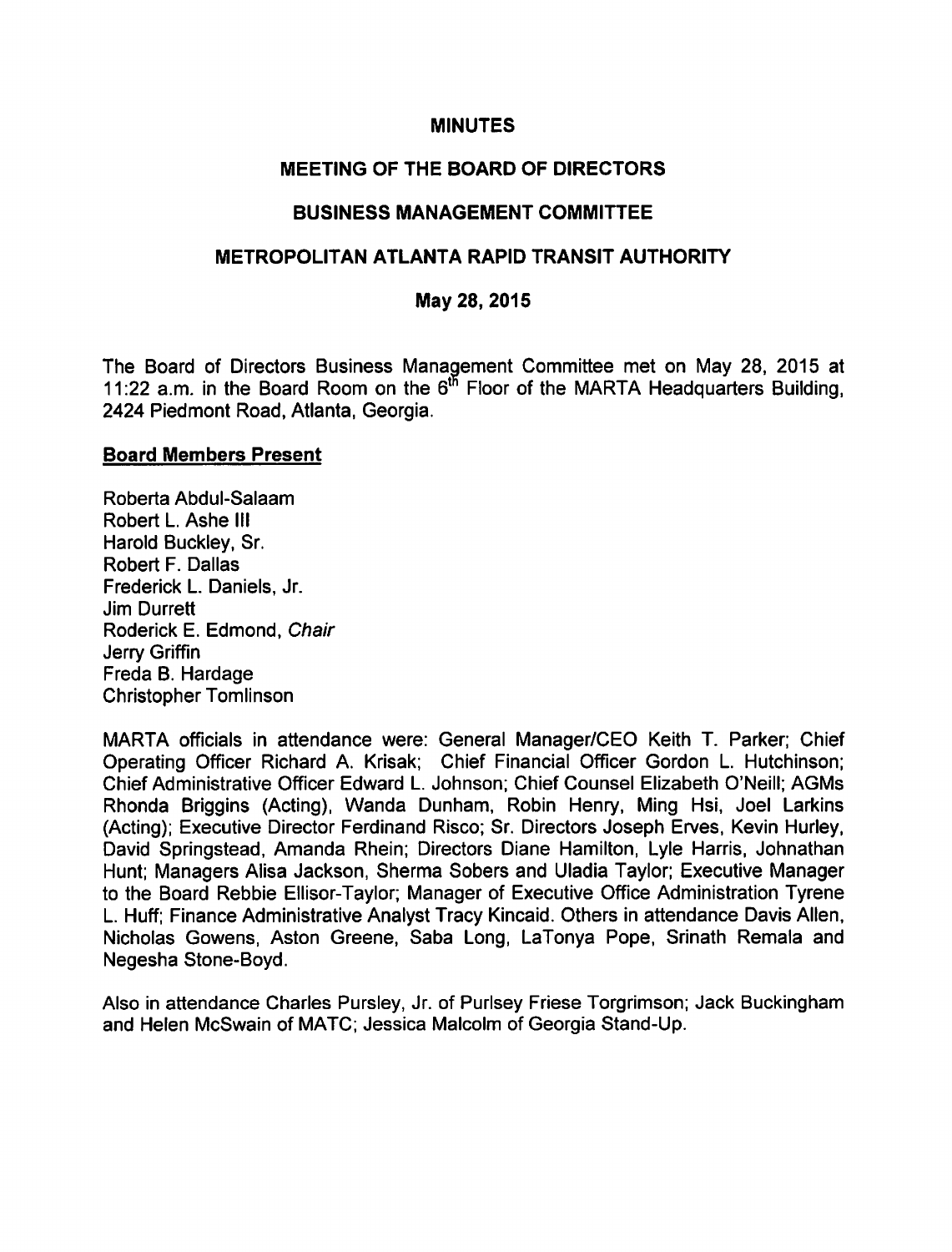### Consent Agenda

- a) Approval of the April 30, 2015 Business Management Committee Meeting **Minutes**
- b) Resolution to Request Approval to Sell MARTA Parcel D3196, a 7,706 square foot parcel Located at the Northwest Corner of Whiteford Avenue and LaFrance Street in the City of Atlanta, DeKalb County, Georgia

On motion by Mr. Durrett seconded by Mr. Griffin, the Consent Agenda was unanimously approved by a vote of 9 to 0, with 9 members present.

#### Individual Agenda

Resolution Authorizing Award of Contract for Disposal of Land Parcel D7002 West Side for Barfield Road, South of Abernathy Road in Sandy Springs, Fulton County. GA. Contract Proposal Number B35035

Ms. Rhein presented this resolution for Board of Directors' approval authorizing the General Manager/CEO or his delegate to enter into a contract with Suntrust Banks, Inc. for the disposal of Land Parcel D7002 - West Side of Barfield Road, South of Abernathy Road in Sandy Springs, Fulton County, GA.

On motion by Mr. Durrett seconded by Mrs. Abdul-Salaam, the resolution was unanimously approved by a vote of  $9$  to 0, with  $9$  members present.

### Resolution Authorizing the Solicitation of Proposals for Joint Development of Parcel D4166 at Oakland City Station. RFP P35487

Ms. Rhein presented this resolution for Board of Director's approval authorizing the solicitation of proposals for Joint Development of Parcel D4166 at Oakland City Station by means other than competitive bidding, in accordance with Section 14(m) of the MARTA Act, through the use of Request for Proposals.

Mr. Dallas asked if zoning applies.

Ms. Rhein said MARTA is working with the City to get it rezoned.

Mr. Dallas asked if the Board will revote on it.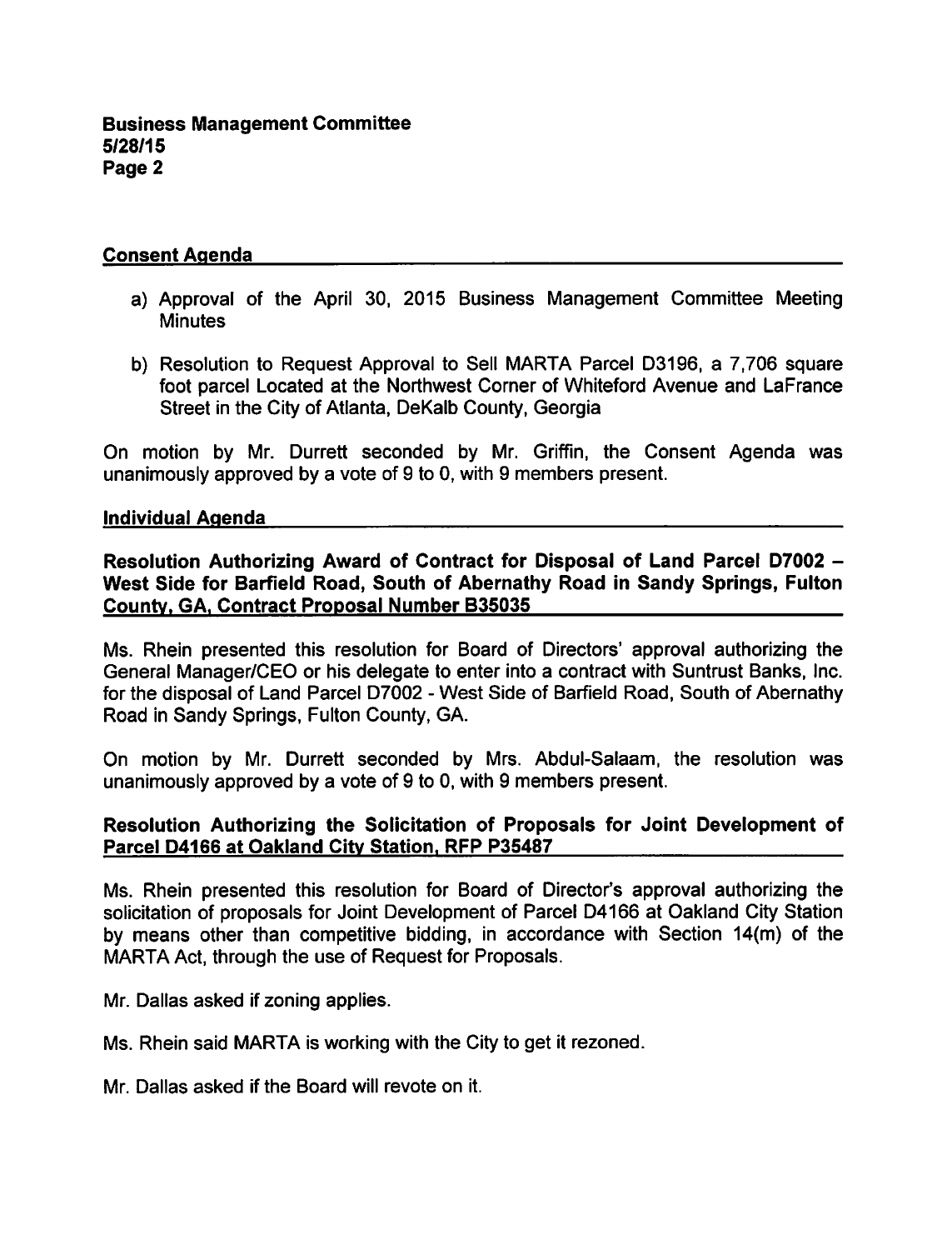Ms. Rhein said staff will come back to the Board with proposals for development partners then again to execute an agreement.

Mr. Dallas asked what is the proximity to Fort McPherson.

Ms. Rhein said one block north.

Mr. Dallas asked about connectivity.

Mr. Durrett said this is to simply allow the Authority to seek proposals, not to decide what will be developed.

Dr. Edmond asked what is the rationale for not including retail.

Ms. Rhein said mixed-use is not being completely ruled out, but the market study did not show a market for retail at this point due to density and income. This is the consultant's recommendation.

Dr. Edmond asked what effect will this have on parking.

Ms. Rhein said none.

On motion by Mr. Durrett seconded by Dr. Edmond, the resolution was unanimously approved by a vote of  $9$  to  $0$ , with  $9$  members present.

### Resolution Authorizing the Expenditure of Capital and Operating Funds for General Consulting and Professional Services for the Department of Technology in Fiscal Year 2016 (July 1, 2015 - June 30, 2016)

Ms. Hamilton presented this resolution for Board of Directors' approval authorizing the General Manager/CEO or his delegate the allocation of \$9,600,000 expenditure authority to Technology staffing vendors holding valid General Service Administration (GSA) Schedule 70, State of Georgia contract or United States Government contract to provide professional and specialized staffing for the Department of Technology on an as-needed basis over the FY16 period of July 1, 2015 - June 30, 2016 depending on funding source.

On motion by Mr. Durrett seconded by Mrs. Hardage, the resolution was unanimously approved by a vote of 10 to 0, with 10 members present.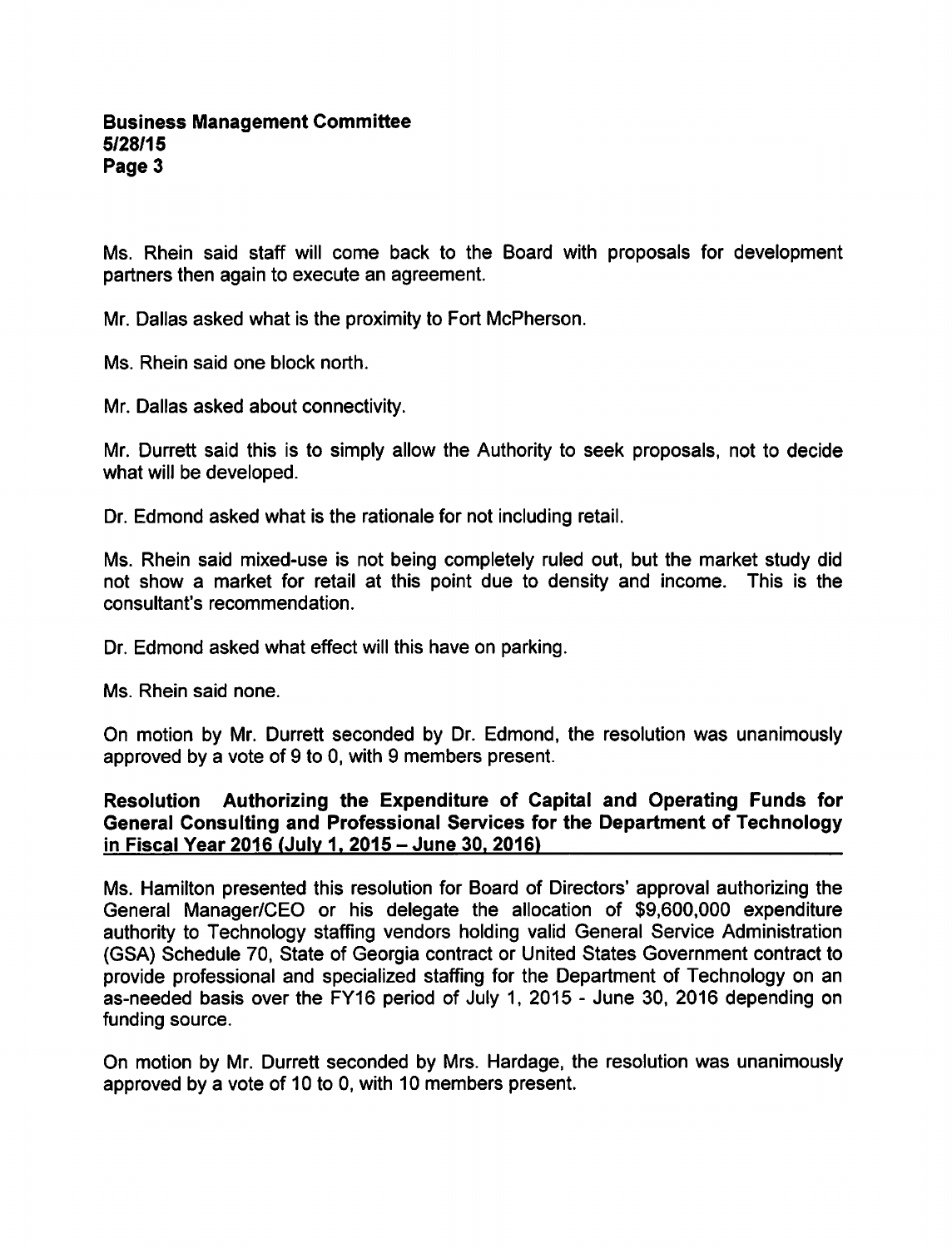### Resolution Authorizing the Award of a Contract for Procurement of Full Line Banking Services Contract. RFP P29170

Mr. Hurley presented this resolution for Board of Directors' approval authorizing the General Manager/CEO or his delegate to execute a contract with Bank of America Merrill Lynch for procurement of the Full Line Banking Services in the amount not to exceed \$1,500,000.

Mr. Ashe asked if the 'not to exceed amount' is in reference to fees MARTA pays.

Mr. Hurley said yes, fees only.

Mr. Ashe asked how will MARTA monitor DBE involvement if there is confidentiality clause.

Mr. Risco said DEO will enter into very robust discussion with the firm  $-$  once the Authority has entered into a contract they will be able to identify participants.

On motion by Mr. Durrett seconded by Mr. Ashe, the resolution was approved by a vote of 8 to 0, with 10 members present.

Dr. Edmond voted no.

Mr. Daniels abstained.

### Resolution Authorizing the Expenditure of Capital Funds for General Consulting and Professional Services for the Department of Police in Fiscal Year 2016

Lt. Greene presented this resolution for Board of Directors' approval authorizing the General Manager/CEO or his delegate the allocation of \$5,000,000 expenditure authority to Staffing Vendors holding a valid General Services Administration (GSA) Schedule 70, State of Georgia or other public agency contracts to provide professional and specialized staffing for the Department of Police on an as-needed basis over the  $FY16$  period of July 1, 2015 - June 30, 2016 depending on funding source.

On motion by Mr. Buckley seconded by Mr. Durrett, the resolution was unanimously approved by a vote of 10 to 0, with 10 members present.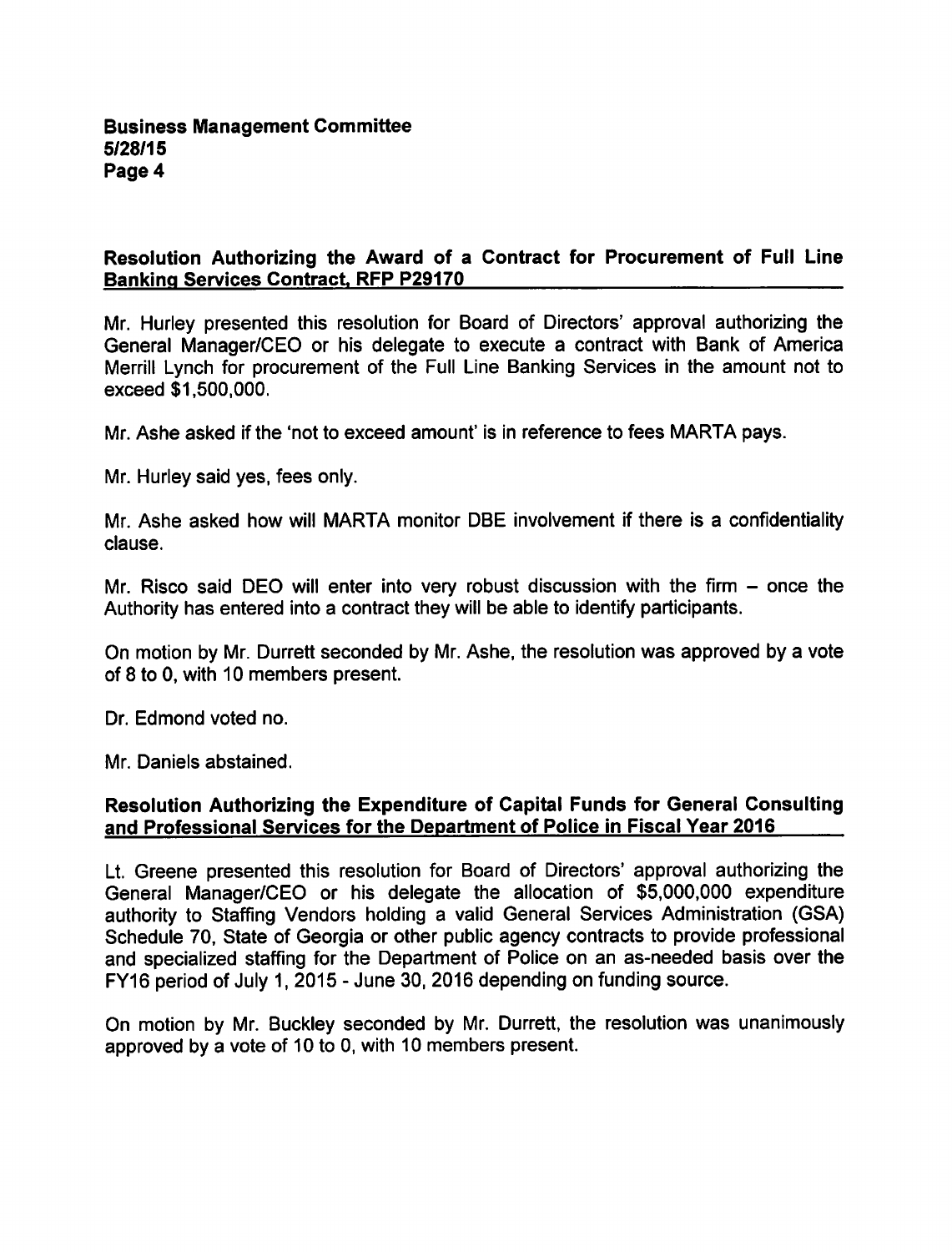### Resolution Authorizing the Award of Contract CP P35742, to Ascenttra Under GSA Schedule GS-07F-0075X for MARTA's Threat and Vulnerability and Assessment Training and Exercise

Lt. Greene presented this resolution for Board of Directors' approval authorizing the General Manager/CEO or his delegate be, and hereby is, authorized to execute contract consistent with the prices, terms and conditions of the General Services Administration with Ascenttra, LLC, a Virginia limited liability company (GS-07F-0075X), for Consulting Services to conduct Emergency Preparedness Planning, Trainings and Exercises, for the period of July 10, 2015 through October 31, 2015 in the amount of \$408,254.92.

Mr. Daniels asked if the assessment will be shared.

Lt. Greene said it will be shared with the General Manager/CEO.

Mrs. Abdul-Salaam asked about the DBE goal.

Mr. Risco said the DBE goal is 25%.

On motion by Mr. Durrett seconded by Mrs. Hardage, the resolution was unanimously approved by a vote of 10 to 0, with 10 members present.

#### Briefing – Public Hearing Results for FY16 Budget

Ms. Briggins briefed the Committee on the results of the Public Hearings for the FY16 Operating and Capital Budgets.

- $\triangleright$  The MARTA Act requires public review and input before the final adoption of the annual MARTA budget  $-$  as required by law, MARTA conducted the following hearings:
	- May 11, 2015 at Riverdale Town Center (Clayton County) and Atlanta City Hall (City of Atlanta)
	- May 12, 2015 at Maloof Auditorium (DeKalb County) and North Fulton Government Center (North Fulton)
	- May 14, 2015 at MARTA HQ (City of Atlanta) and College Park Public Safety Complex (South Fulton)
- $\triangleright$  MARTA staff also held community exchange sessions for one hour prior to each meeting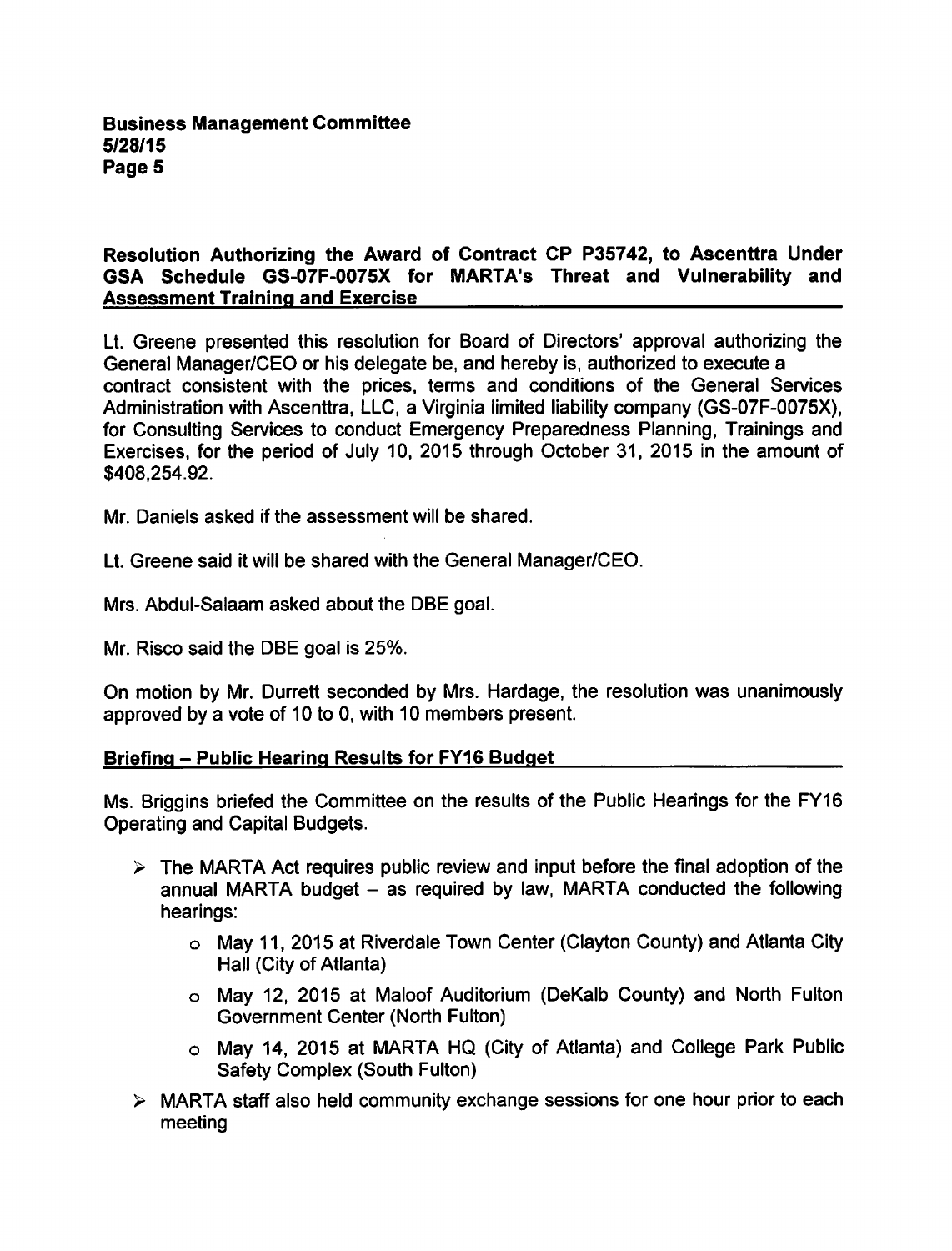$\triangleright$  In addition to the hearings, staff received public comments, petitions, phone calls and emails regarding the proposed budget  $-$  the public comment period was open until May 21, 2015

# **Advertisement**

- $\triangleright$  AJC
- $\triangleright$  ACE III/Champion
- $\triangleright$  Clayton Daily News
- $\triangleright$  Crossroads & So DeKalb County
- $\triangleright$  Neighbor Newspapers
- $\triangleright$  Mundo Hispanico
- $\triangleright$  Social Media (Facebook, Twitter, website)

# Electronic Notice Distribution

- $\triangleright$  Distributed to all 26 Neighborhood Planning
- $\triangleright$  Units (NPU) within the City of Atlanta
- $\triangleright$  Senior Centers (63)
- $\triangleright$  Email Blast to Outreach Database

## Flyer Distribution LEP Communities

- $\triangleright$  Chinese Community Center
- $\triangleright$  Dinho Super Market
- $\triangleright$  Vietnamese Market/Buford Highway
- $\triangleright$  Hong Kong Market Jimmy Carter Blvd.
- $\triangleright$  Super H-Mart Doraville/Peachtree Industrial & 1-285
- $\triangleright$  Happy Valley Restaurant Jimmy Carter Blvd.
- $\triangleright$  Buford Farmers Market Media Distribution Desk
- Asian American Resource Center Gwinnett
- $\triangleright$  Korean Community Center- Buford Highway
- $\triangleright$  Ho Pin Market Media Table
- $\triangleright$  Atlanta Chinese Community Church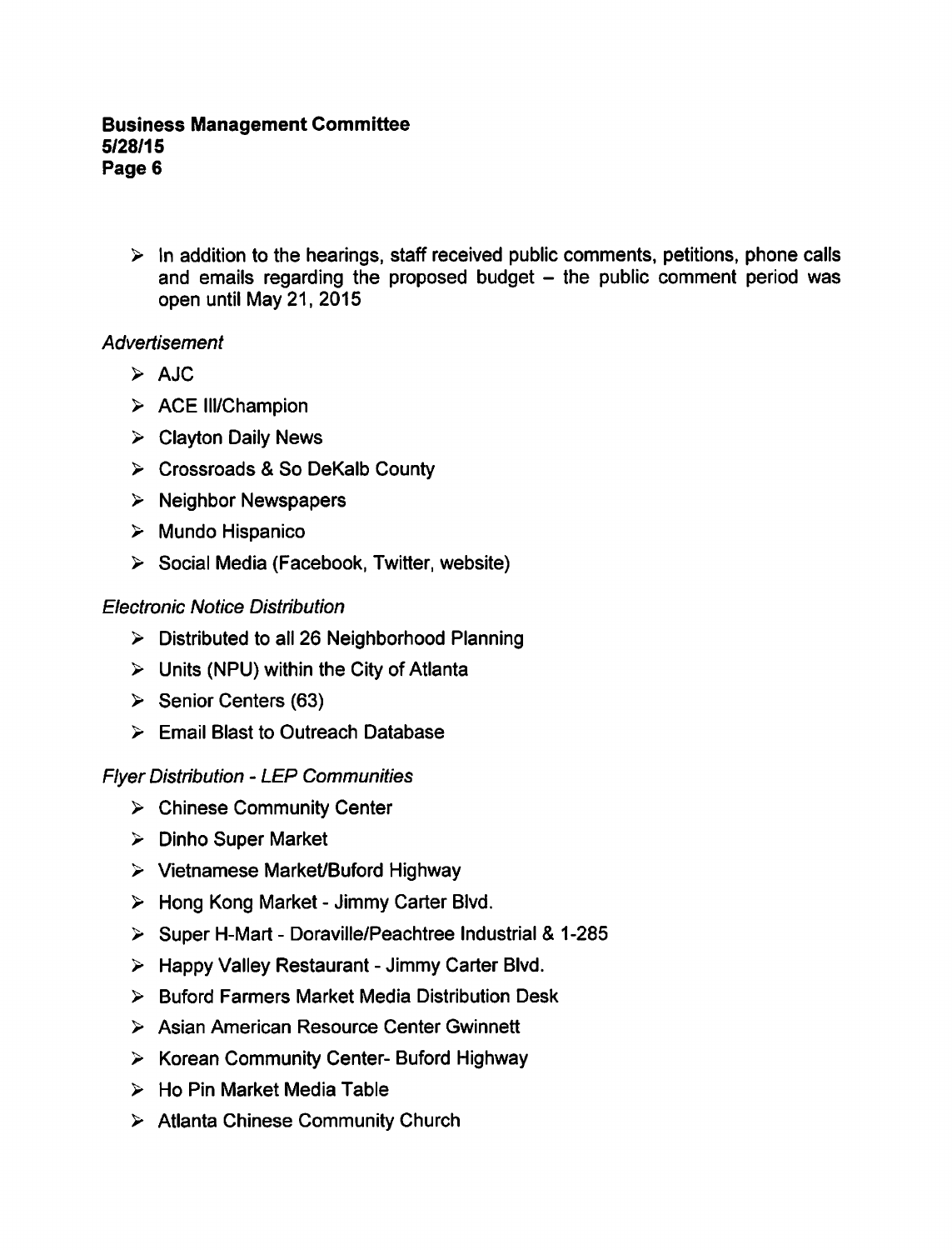### Business Management Committee 5/28/15 Page 7

Center for Pan Asian American Community Services

### Public Hearing Attendance

- $\triangleright$  Riverdale Town Center
	- $\circ$  Attendance 1
	- $o$  Speakers  $-0$
	- $o$  Media  $-0$
- $\triangleright$  Atlanta City Hall
	- $\circ$  Attendance 1
	- $\circ$  Speakers  $-0$
	- $o$  Media  $-0$
- $\triangleright$  Maloof Auditorium
	- $\circ$  Attendance  $-0$
	- $o$  Speakers  $-0$
	- $O$  Media  $-0$
- $\triangleright$  North Fulton Government Center
	- $\circ$  Attendance  $-0$
	- $o$  Speakers  $-0$
	- $o$  Media  $-0$
- $\triangleright$  MARTA Headquarters
	- $\circ$  Attendance  $-0$
	- $o$  Speakers  $-0$
	- $o$  Media  $-0$
- > College Park Public Safety Complex
	- $\circ$  Attendance 0
	- $\circ$  Speakers  $-0$
	- $\circ$  Media  $-0$

### Additional Public Hearing Comments

- $\triangleright$  Public Comment Line (voicemail) 0
- $\geq$  Emails 0
- $\geq$  Petitions 0
- $\geq$  Letters 0
- $\triangleright$  Public Comments (written) 0